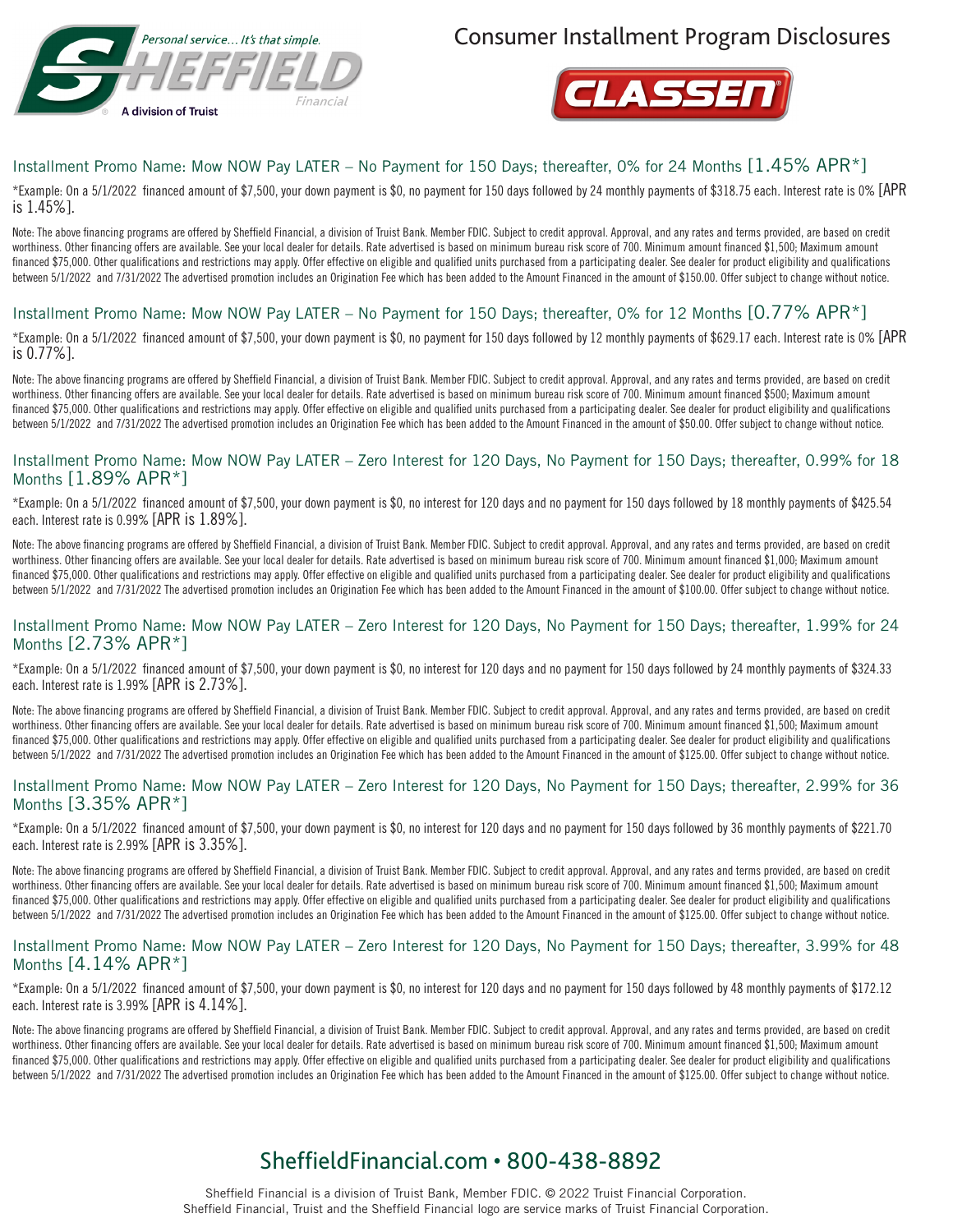

Consumer Installment Program Disclosures



## Installment Promo Name: 0% for 36 Months [1.27% APR\*]

\*Example: On financed amount of \$7,500, your down payment is \$0 with 36 monthly payments of \$212.50 each. Interest Rate is 0% [APR is 1.27%].

Note: The above financing programs are offered by Sheffield Financial, a division of Truist Bank. Member FDIC. Subject to credit approval. Approval, and any rates and terms provided, are based on credit worthiness. Other financing offers are available. See your local dealer for details. Rate advertised is based on minimum bureau risk score of 660. Minimum amount financed \$1,500; Maximum amount financed \$75,000. Other qualifications and restrictions may apply. Offer effective on eligible and qualified units purchased from a participating dealer. See dealer for product eligibility and qualifications between 5/1/2022 and 7/31/2022 The advertised promotion includes an Origination Fee which has been added to the Amount Financed in the amount of \$150.00. Offer subject to change without notice.

### Installment Promo Name: 0% for 42 Months [1.10% APR\*]

\*Example: On financed amount of \$7,500, your down payment is \$0 with 42 monthly payments of \$182.15 each. Interest Rate is 0% [APR is 1.10%].

Note: The above financing programs are offered by Sheffield Financial, a division of Truist Bank. Member FDIC. Subject to credit approval. Approval, and any rates and terms provided, are based on credit worthiness. Other financing offers are available. See your local dealer for details. Rate advertised is based on minimum bureau risk score of 700. Minimum amount financed \$1,500; Maximum amount financed \$75,000. Other qualifications and restrictions may apply. Offer effective on eligible and qualified units purchased from a participating dealer. See dealer for product eligibility and qualifications between 5/1/2022 and 7/31/2022 The advertised promotion includes an Origination Fee which has been added to the Amount Financed in the amount of \$150.00. Offer subject to change without notice.

#### Installment Promo Name: 0% for 48 Months [0.97% APR\*]

\*Example: On financed amount of \$7,500, your down payment is \$0 with 48 monthly payments of \$159.38 each. Interest Rate is 0% [APR is 0.97%].

Note: The above financing programs are offered by Sheffield Financial, a division of Truist Bank. Member FDIC. Subject to credit approval. Approval, and any rates and terms provided, are based on credit worthiness. Other financing offers are available. See your local dealer for details. Rate advertised is based on minimum bureau risk score of 700. Minimum amount financed \$1,500; Maximum amount financed \$75,000. Other qualifications and restrictions may apply. Offer effective on eligible and qualified units purchased from a participating dealer. See dealer for product eligibility and qualifications between 5/1/2022 and 7/31/2022 The advertised promotion includes an Origination Fee which has been added to the Amount Financed in the amount of \$150.00. Offer subject to change without notice.

## Installment Promo Name: 1.99% for 48 Months [2.80% APR\*]

\*Example: On financed amount of \$7,500, your down payment is \$0 with 48 monthly payments of \$165.45 each. Interest Rate is 1.99% [APR is 2.80%].

Note: The above financing programs are offered by Sheffield Financial, a division of Truist Bank. Member FDIC. Subject to credit approval. Approval, and any rates and terms provided, are based on credit worthiness. Other financing offers are available. See your local dealer for details. Rate advertised is based on minimum bureau risk score of 660. Minimum amount financed \$1,500; Maximum amount financed \$75,000. Other qualifications and restrictions may apply. Offer effective on eligible and qualified units purchased from a participating dealer. See dealer for product eligibility and qualifications between 5/1/2022 and 7/31/2022 The advertised promotion includes an Origination Fee which has been added to the Amount Financed in the amount of \$125.00. Offer subject to change without notice.

## Installment Promo Name: 3.99% for 60 Months [4.66% APR\*]

\*Example: On financed amount of \$7,500, your down payment is \$0 with 60 monthly payments of \$140.48 each. Interest Rate is 3.99% [APR is 4.66%].

Note: The above financing programs are offered by Sheffield Financial, a division of Truist Bank. Member FDIC. Subject to credit approval. Approval, and any rates and terms provided, are based on credit worthiness. Other financing offers are available. See your local dealer for details. Rate advertised is based on minimum bureau risk score of 660. Minimum amount financed \$2,500; Maximum amount financed \$75,000. Other qualifications and restrictions may apply. Offer effective on eligible and qualified units purchased from a participating dealer. See dealer for product eligibility and qualifications between 5/1/2022 and 7/31/2022 The advertised promotion includes an Origination Fee which has been added to the Amount Financed in the amount of \$125.00. Offer subject to change without notice.

## SheffieldFinancial.com • 800-438-8892